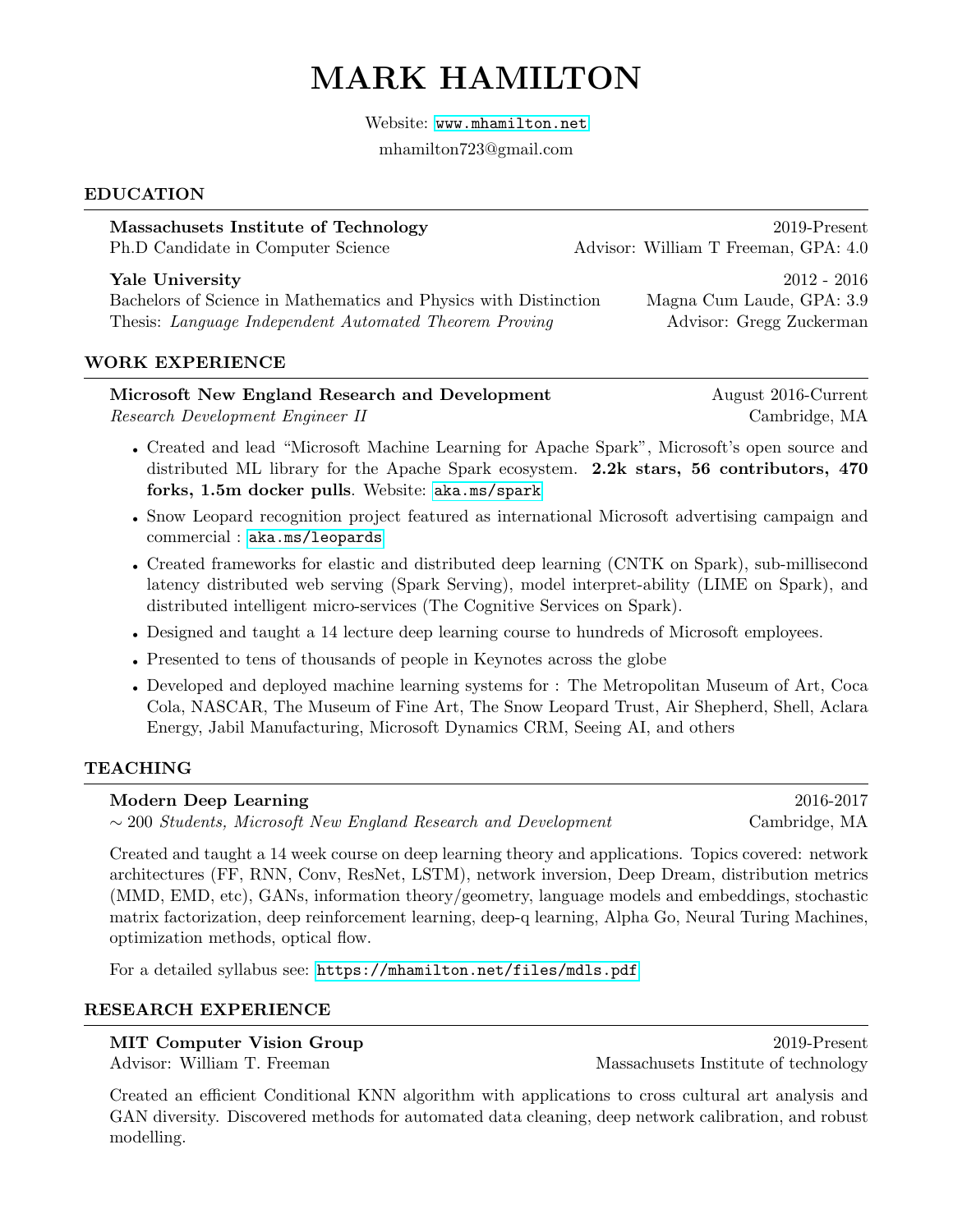#### Yale Coifman Applied Math Group 2016-2017

Main Collaborators: Uri Shaham, Kelly Stanton Yale View Yale University

Developed methods for semi-supervised translation using maximum mean discrepancy distance, Generative Adversarial Networks, and word embeddings. Created and implemented algorithms for adversarial training of word2vec by leveraging a connection to PMI matrix factorization. Unified MMD networks and GANs by using adversarially trained neural functions in an MMD network.

| <b>KWARC Knowledge Representation Group</b>         | 2015                              |
|-----------------------------------------------------|-----------------------------------|
| PI: Dr. Michael Kohlhase, Adviser: Dr. Florian Rabe | Jacobs University, Bremen Germany |
|                                                     | $\alpha$ a norm and $\alpha$      |

Created a logic-independent, agent-based, automated theorem prover for the MMT module system. This prover can operate in almost all languages of mathematics and computer science. (PL, FOL, HOL, Category Theory, HOTT, Physical Systems, etc.) Applied this prover to a new type system that formalized physical systems with units.

| Yale University Active Galactic Nuclei Group     |                                     | 2014-2015 |  |  |
|--------------------------------------------------|-------------------------------------|-----------|--|--|
| PI: Dr. Meg Urry, Adviser: Dr. Stephanie LaMassa | Yale University and Santiago, Chile |           |  |  |

Created META, a machine learning model comparison and optimization software to estimate the spatial distribution of Luminous AGN. Used SQL to stitch together heterogeneous catalogs of galactic images to create a detailed spectral map of the "Stripe 82" region. Used Maximum Likelyhood methods to normalize and fit galactic spectral profiles.

| The ATLAS Experiment at the Large Hadron Collider | 2013                |
|---------------------------------------------------|---------------------|
| PI: Dr. Tobias Golling, Adviser: Dr. Mark Cooke   | Geneva, Switzerland |

Designed and implemented an analysis that searched for the existence of the Vector-Like quark at the ATLAS particle detector at CERN. Optimized cut-based analyses for statistical power.

Columbia University Nanophotonics Laboratory 2011-2012 PI: Dr. Chee Wei Wong, Adviser: Richard Grote New York, NY

Designed subwavelength photonic crystals to improve thin film solar cells. Used Rigorous Coupled Wave Analysis (RCWA) and Finite Difference Time Domain (FDTD) simulations to estimate absorption and band gap structures of photonic crystals.

| Queens College Nanophotonics Laboratory | 2010       |
|-----------------------------------------|------------|
| PI: Dr. Sajan Saini                     | Queens, NY |

Computed the reflectivity and band gap structures of 1D photonic crystals to analyze solar cell efficiency using the Transfer Matrix Method.

### PUBLICATIONS

- Hamilton MT, Fu S, Lu M, Freeman W. Conditional Image Retrieval. In Review, CVPR, 2021
- Hamilton MT, Shelhamer E, Freeman W. It's Likely Your Loss Should Be a Likelihood In Review, ICLR, 2021
- Hamilton MT, Gonsalves N, Lee C, Raman A, Walsh B, Prasad S, Banda D, Zhang L, Zhang L, Freeman WT. Large Scale Intelligent Microservices Accepted, IEEE Big Data, 2020, [https:](https://arxiv.org/pdf/2009.08044.pdf) [//arxiv.org/pdf/2009.08044.pdf](https://arxiv.org/pdf/2009.08044.pdf)
- Hamilton KA, Hamilton MT, Johnson D, Jjemba P, Bukhari Z, LeChevallier M, Haas CN, Gurian PL Risk-based critical concentrations of Legionella pneumophila for indoor residential water uses. Editors Choice and Cover Article, Environmental Science & Technology, 2019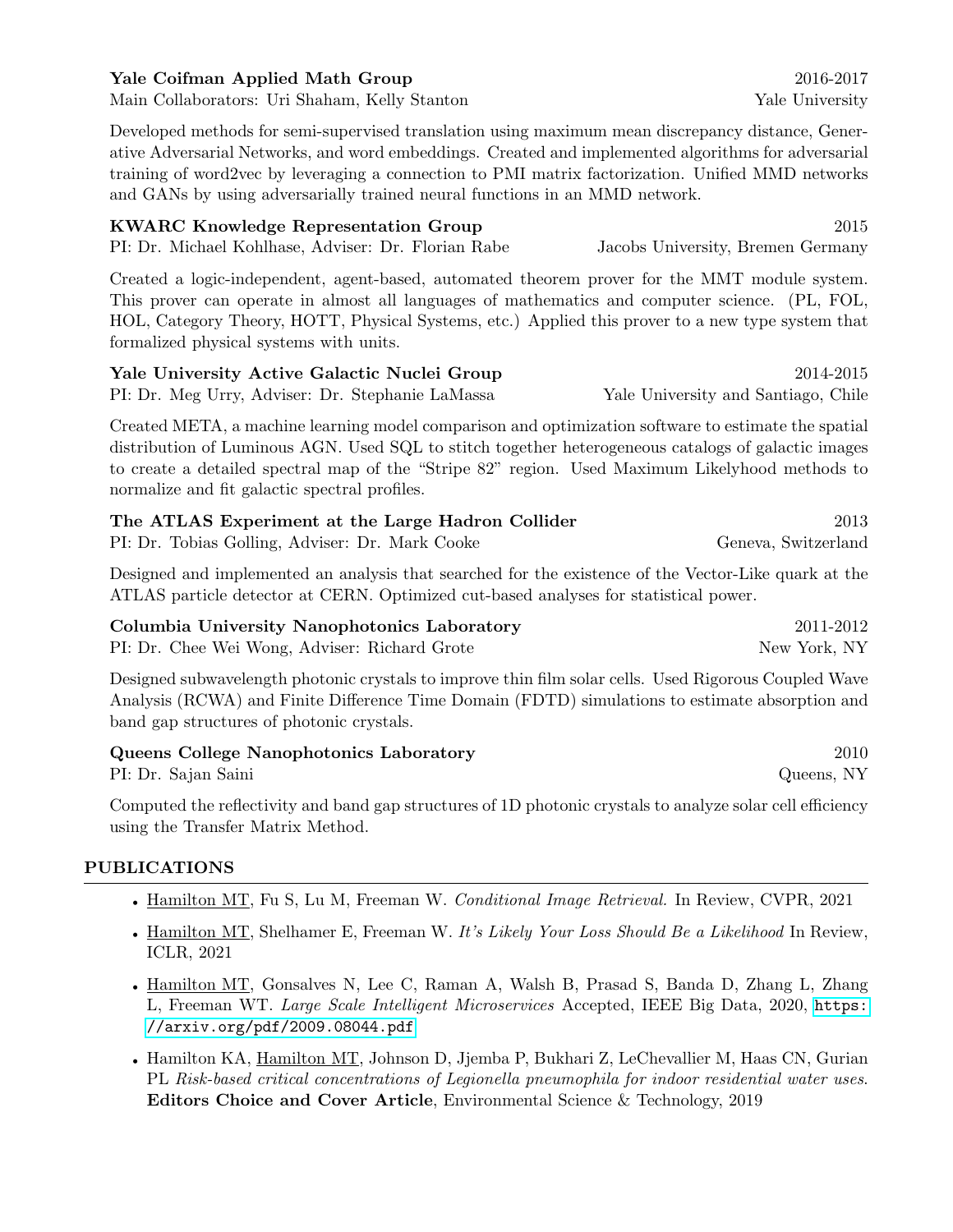- Bondi E, Fang F, Hamilton MT, Kar D, Dmello D, Choi J, Hannaford R, Iyer A, Joppa L, Tambe M, Nevatia R. Automatic Detection of Poachers and Wildlife with UAVs. Artificial Intelligence and Conservation, 2020
- Bondi E, Fang F, Hamilton MT, Kar D, Dmello D, Choi J, Hannaford R, Iyer A, Joppa L, Tambe M, Nevatia R. SPOT Poachers in Action: Augmenting Conservation Drones with Automatic Detection in Near Real Time. Proceedings of the Thirtieth Annual Conference on Innovative Applications of Artificial Intelligence, 2018 [http://teamcore.usc.edu/papers/2018/](http://teamcore.usc.edu/papers/2018/spot-camera-ready.pdf) [spot-camera-ready.pdf](http://teamcore.usc.edu/papers/2018/spot-camera-ready.pdf)
- Hamilton MT, Raghunathan S, Annavajhala A, Kirsanov D, de Leon E, Barzilay E, Matiach I, Busch M, Oprescu M, Sur R, Astala R, Wen T, Park CY. Flexible and Scalable Deep Learning with MMLSpark. Proceedings of Machine Learning Research, 2017 [http://proceedings.mlr.press/](http://proceedings.mlr.press/v82/hamilton18a.html) [v82/hamilton18a.html](http://proceedings.mlr.press/v82/hamilton18a.html)
- Hamilton MT, Sur RR. Massively Scalable Neural Networks with CNTK on Spark. Microsoft Journal of Applied Research, 2017.
- Ananna TT, Salvato M, LaMassa S, Urry CM, Cappelluti N, Cardamone C, Civano F, Farrah D, Gilfanov M, Glikman E, Hamilton MT, Kirkpatrick A, Lanzuisi G, Marchesi S, Merloni S, Nandra K, Natarajan P, Richards G, Timlin J. AGN Populations in Large Volume X-ray Surveys: Photometric Redshifts and Population Types found in the Stripe 82X Survey. The Astrophysical Journal, 2017, <http://iopscience.iop.org/article/10.3847/1538-4357/aa937d/meta>
- Erickson E, Hamilton MT. Companies and the Rise of Economic Thought: The Institutional Foundations of Early Economics in England, 1550 to 1720. American Journal of Sociology, Granovetter Best Paper Honorable Mention, 2017 [https://papers.ssrn.com/sol3/papers.](https://papers.ssrn.com/sol3/papers.cfm?abstract_id=3075219) [cfm?abstract\\_id=3075219](https://papers.ssrn.com/sol3/papers.cfm?abstract_id=3075219)
- Hamilton KA, Hamilton MT, Johnson W, Bukhari Z, Jjemba P, LeChevallier M, Haas CN.Health risks from exposure to Legionella in reclaimed water aerosols: Toilet flushing, spray irrigation, and cooling towers. Water Research, 2017 <https://mhamilton.net/files/water-research.pdf>
- Ahmed WA, Hamilton KA, Vieritz A, Powell D, Goonetilleke A, Hamilton MT, Gardner T. Microbial risk from source-separated urine used as liquid fertilizer in sub-tropical Australia. Microbial Risk Analysis, 2017, 5:53-64 <http://dx.doi.org/10.1016/j.mran.2016.11.005>
- Holland C., Hamilton MT, Samenez-Larkin G., *Heuristic Models Outperform Traditional Dis*counting Utility Models Across Multiple Discounting and Reward Types. Society for Neuroeconomics, 2017 <https://mhamilton.net/files/neuroecon.pdf>
- Hamilton MT, Jia K, Cooke M, Golling T. A study of the feasibility of a search for the single production of a vector-like top quark decaying to a Z boson and a top quark in  $\mathbf{pp}$  collisions at  $\sqrt{s} = 8$  TeV with the ATLAS detector. ATL-COM-PHYS-2014-474, 2014

#### KEYNOTE PRESENTATIONS

- Hamilton MT. Scalable AI for Good. Spark and AI Summit Europe 2019. Presented full keynote on Microsoft's efforts in distributed machine learning for environmental conservation and cultural heritage. [https://databricks.com/session\\_eu19/scalable-ai-for-good](https://databricks.com/session_eu19/scalable-ai-for-good)
- Kumar R. Developing for the Intelligent Cloud and the Intelligent Edge. Spark and AI Summit 2019. Built and presented keynote demo on unsupervised classification for helping people with visual impairments. [https://youtu.be/T\\_fs4C0aqD0](https://youtu.be/T_fs4C0aqD0)
- Kumar R. Developing for the Intelligent Cloud and the Intelligent Edge. Spark and AI Summit Europe, London 2018. Built and presented keynote demo on unsupervised classification for Shell gas station hazard detection. <https://www.youtube.com/watch?v=N3ozCZXeOeU>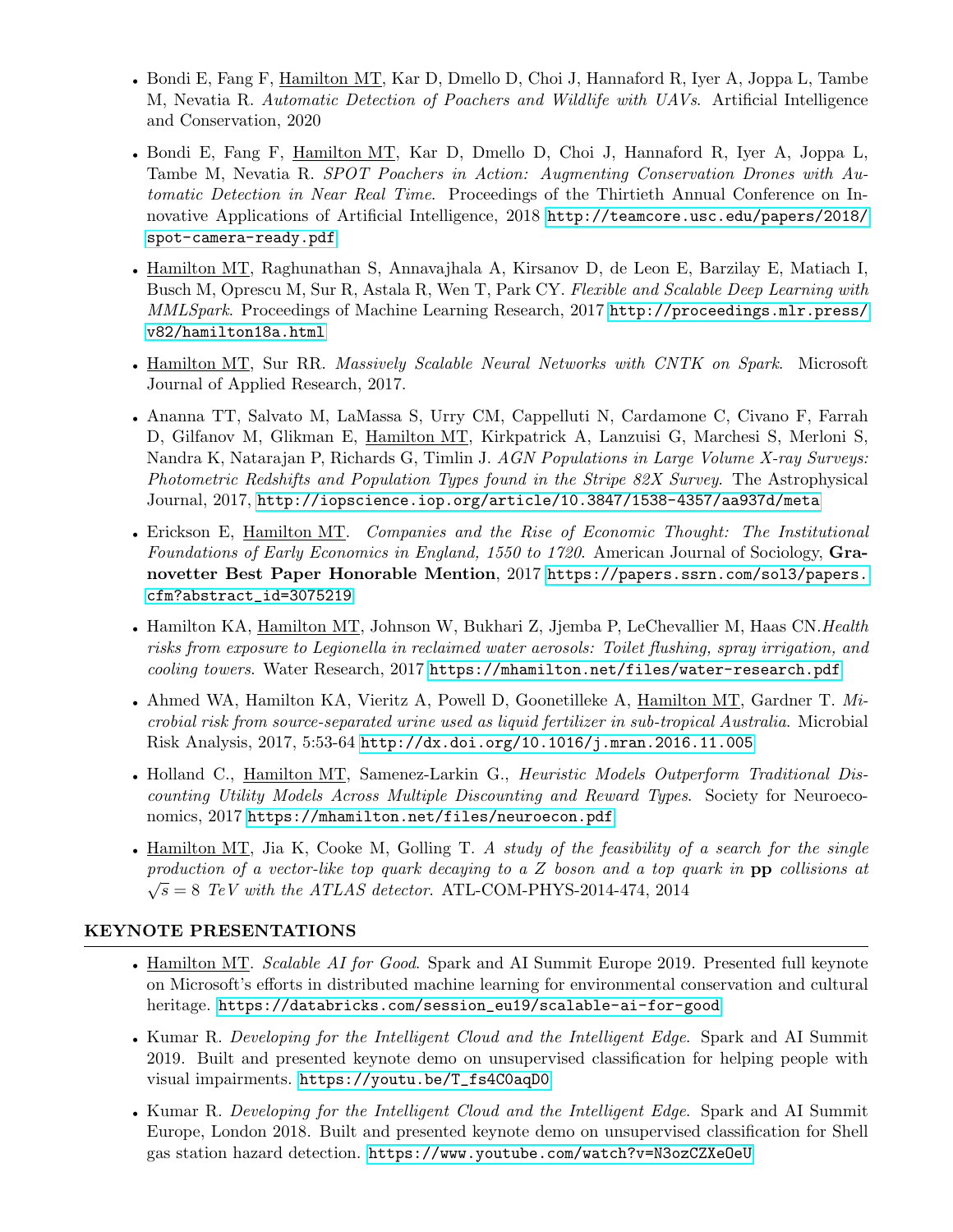- Sirosh J. The Microsoft AI platform: a State of the Union. Microsoft Build Conference, Seattle WA 2018. Built and presented keynote demo on interactive deep learning for Jabil Manufacturing circuit board defect detection. <https://channel9.msdn.com/Events/Build/2018/BRK3224>
- Kumar R. Developing for the Intelligent Cloud and the Intelligent Edge. Spark and AI Summit, San Francisco CA 2018. Built keynote demo on realtime power grid maintenance detection with UAVs for eSmart Systems. <https://vimeo.com/274266764>
- Sirosh J, Hamilton MT, Ren S, Thomas A, Smith B. Day 1 Keynote. Microsoft Machine Learning and Data Science Conference (MLADS), Seattle WA Summer 2018. Built and presented keynote demo on the Cognitive Services on Spark for endangered animal recognition. Microsoft Internal: <https://resnet.microsoft.com/video/41365>
- Hamilton MT. Flexible and Scalable Deep Learning with MMLSpark. Keynote Speaker, International Conference on Predictive Applications and APIs, Boston MA 2017 [https://github.com/](https://github.com/mhamilton723/Talks-and-Papers/blob/master/MMLSpark%20PAPIS.pdf) [mhamilton723/Talks-and-Papers/blob/master/MMLSpark%20PAPIS.pdf](https://github.com/mhamilton723/Talks-and-Papers/blob/master/MMLSpark%20PAPIS.pdf)
- Hamilton MT, Sengupta R. Deep Learning for Snow Leopard Conservation. Keynote Presentation, Microsoft AI for Earth Summit, Seattle WA May 2018.
- Sirosh J. How to Get Started with Microsoft AI. Keynote Demo, Microsoft Connect(), New York, 2017. Built and presented keynote demo on high throughput distributed streaming systems for leopard classification <https://channel9.msdn.com/Events/Connect/2017/G102>
- Hamilton MT. Saving Snow Leopards with Azure Machine Learning. Keynote Demo, Microsoft Machine Learning and Data Science Conference (MLADS), Seattle WA, Summer 2017. Built and presented keynote demo on elastic deep learning and programming by example for leopard classification.
- Sirosh J. Will AI help save the snow leopard?. Built keynote demo of streaming leopard classifier. Strata Data Conference, New York 2017. <https://www.oreilly.com/ideas/will-ai-help-save-the-snow-leopard>

#### CONFERENCES AND TALKS

- Hamilton MT, et al. MosAIc: Finding Artistic Connections across Culture with Conditional Image Retrieval Accepted as a Demo, NuerIPS 2020.
- Hamilton MT. Discovering hidden connections in art with deep, interpretable visual analogies, Microsoft Research Webinar, 2020.
- Hamilton MT, et al. *Large-Scale Intelligent Microservices*, CSAIL Alliances Annual Meeting 2020.
- Hamilton MT. Microsoft ML for Apache Spark: Unifying Machine Learning Ecosystems at Massive Scales Distinguished Speaker IEEE High Performance Extreme Computing 2019.
- Hamilton MT. Spark Serving: Unifying Batch, Streaming, and RESTful Serving. Spark and AI Summit, San Francisco 2019. <aka.ms/spark-streaming-talk>
- Hamilton MT. The Cognitive Services on Spark. Machine Learning and Data Science Conference, 2019.
- Hamilton MT. The Azure Cognitive Services on Spark: Clusters with Embedded Intelligent Services. Spark and AI Summit, San Francisco 2019. <aka.ms/cog-services-on-spark-talk>
- Hamilton MT, Raman A. Deep Reality Simulation For Automated Poacher Detection. Spark and AI Summit Europe, London 2018. <www.aka.ms/deep-reality>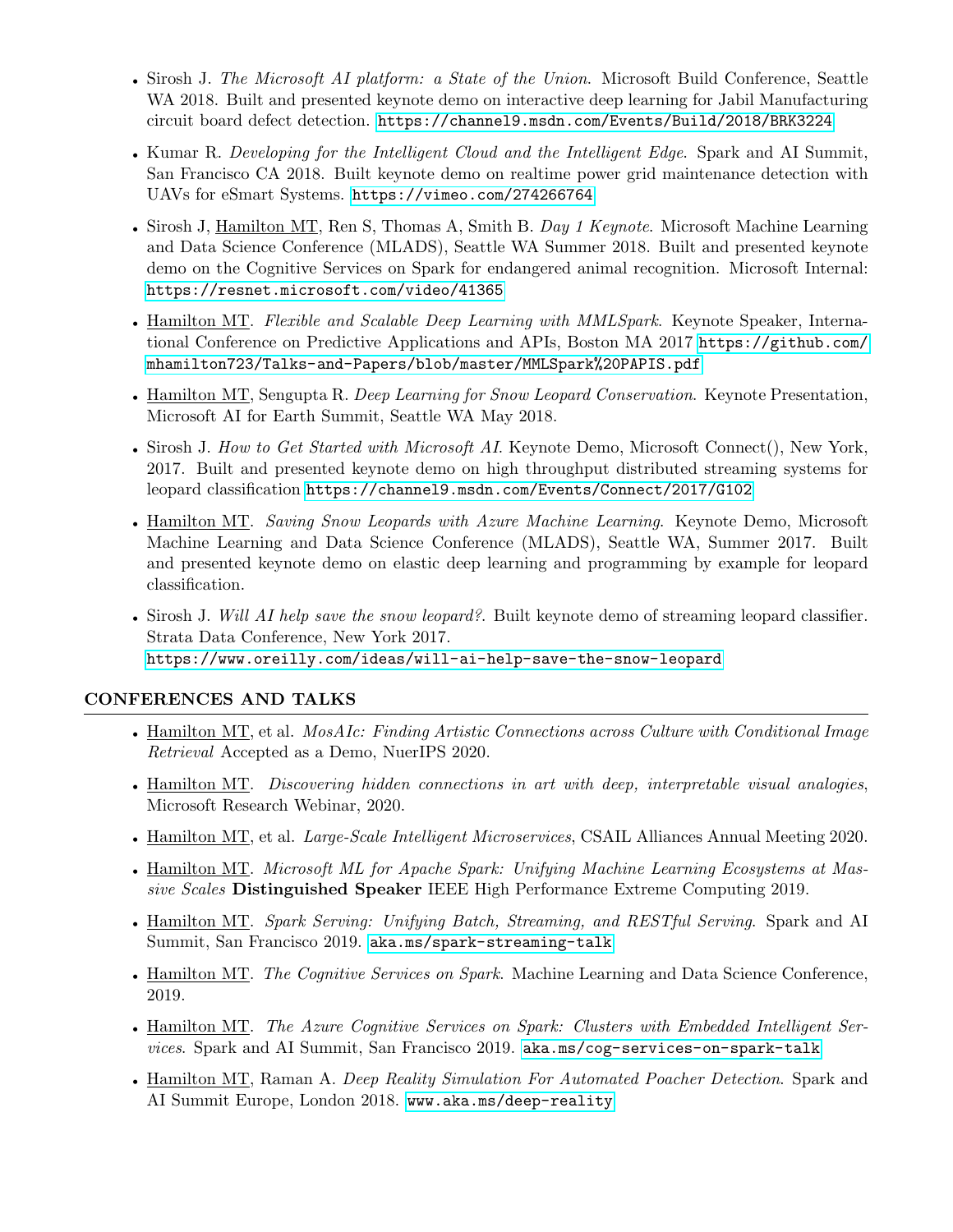- Hamilton MT, Raman A. Unsupervised Object Detection using the Azure Cognitive Services on Spark. Spark and AI Summit Europe, London 2018. <www.aka.ms/spark-summit-cognitive-services>
- Hamilton MT. Unifying Microsoft's ML Ecosystems at Massive Scales with MMLSpark. International Conference on Predictive Applications and APIs, Boston, 2018. [https://papis2018.](https://papis2018.sched.com/event/637e8d7ce6eae199037ee022b14e39cc) [sched.com/event/637e8d7ce6eae199037ee022b14e39cc](https://papis2018.sched.com/event/637e8d7ce6eae199037ee022b14e39cc)
- Hamilton KA, Hamilton MT, Johnson W, Bukhari Z, Jjemba P, LeChevallier M, Haas CN. Evaluating the health risks from exposure to Legionella in reclaimed water aerosols. Presentation and Conference proceedings for International Water Association International Conference on Water Reclamation and Reuse, 2017. [https://mhamilton.net/files/legionella\\_IWA.pdf](https://mhamilton.net/files/legionella_IWA.pdf)
- Hamilton KA, Hamilton MT, Haas CN, Johnson W, Bukhari Z, Jjemba P, LeChavallier M. Health Risks from Legionella in reclaimed water aerosols produced by cooling towers and spray irrigation. Association of Environmental Engineering and Science Professors Research and Education Conference, Ann Arbor, MI 2017 [https://mhamilton.net/files/legionella\\_AEESP.pdf](https://mhamilton.net/files/legionella_AEESP.pdf)
- Noelle LaCharite, George Earl, Shawn Roberts, Hamilton MT. Azure AI developing with Azure Cognitive Services and Azure Bot Service. Microsoft Ignite, Seattle WA 2018.
- Hamilton MT. Distributed AI for Earth: Using Microsofts Open-Source Spark Ecosystem for Wildlife Conservation. Apache Spark Developer Meetup Boston MA August 2018. [https://www.](https://www.meetup.com/Boston-Apache-Spark-User-Group/events/252940344/) [meetup.com/Boston-Apache-Spark-User-Group/events/252940344/](https://www.meetup.com/Boston-Apache-Spark-User-Group/events/252940344/)
- Hamilton MT. Deep Reality Simulation for Automated Poacher Detection. AI Collaboration to End Wildlife Trafficking Online Workshop, Redmond WA 2018.
- Hamilton MT, et. al. *Deep Learning for Wildlife Conservation*. Conservation Asia. Bishkek Kyrgyzstan 2018.
- Hamilton MT, Raman A. Distributed Deep Domain Adaptation for Automated Poacher Detection. OReilly Artificial Intelligence Conference, San Francisco CA, 2018. [https://conferences.](https://conferences.oreilly.com/artificial-intelligence/ai-ca-2018/public/schedule/detail/72155) [oreilly.com/artificial-intelligence/ai-ca-2018/public/schedule/detail/72155](https://conferences.oreilly.com/artificial-intelligence/ai-ca-2018/public/schedule/detail/72155)
- Hamilton MT, Vankamandi S. *What's new in Azure Machine Learning*. Session, Microsoft Machine Learning and Data Science Conference (MLADS), Seattle WA, Summer 2017
- Pathak S, Siede F, Hamilton MT. Tutorial on Massively Scalable Production Grade Deep Learning with the Microsoft Cognitive Toolkit. Full Day Workshop, International Conference on Information and Knowledge Management, Singapore, 2017
- Hamilton MT, Wu H. Using Spark and Computer Vision to Help Save Snow Leopards. Taiwan Artificial Intelligence Annual Meeting, Taiwan 2017 <aka.ms/snow-leopard-taiwan>
- Hamilton MT. *Introduction to Deep Learning*. Harvard University Psychology Dept. Cambridge MA, 2017
- Hamilton MT. Saving Snow Leopards with Deep Learning and Computer Vision on Spark. Microsoft Machine Learning Community Talk Series, Online, 2017
- Hamilton MT, Raghunathan S. Deep Learning with the Microsoft Cognitive Toolkit and MMLSpark. Boston Data Science Meetup, Cambridge MA, 2017
- Hamilton MT. *Deep Learning for Unsupervised Translation*. SUMS Mathematics Society, Yale University 2016
- Hamilton MT. *Algebraic Data Types*. SUMS Mathematics Society, Yale University 2016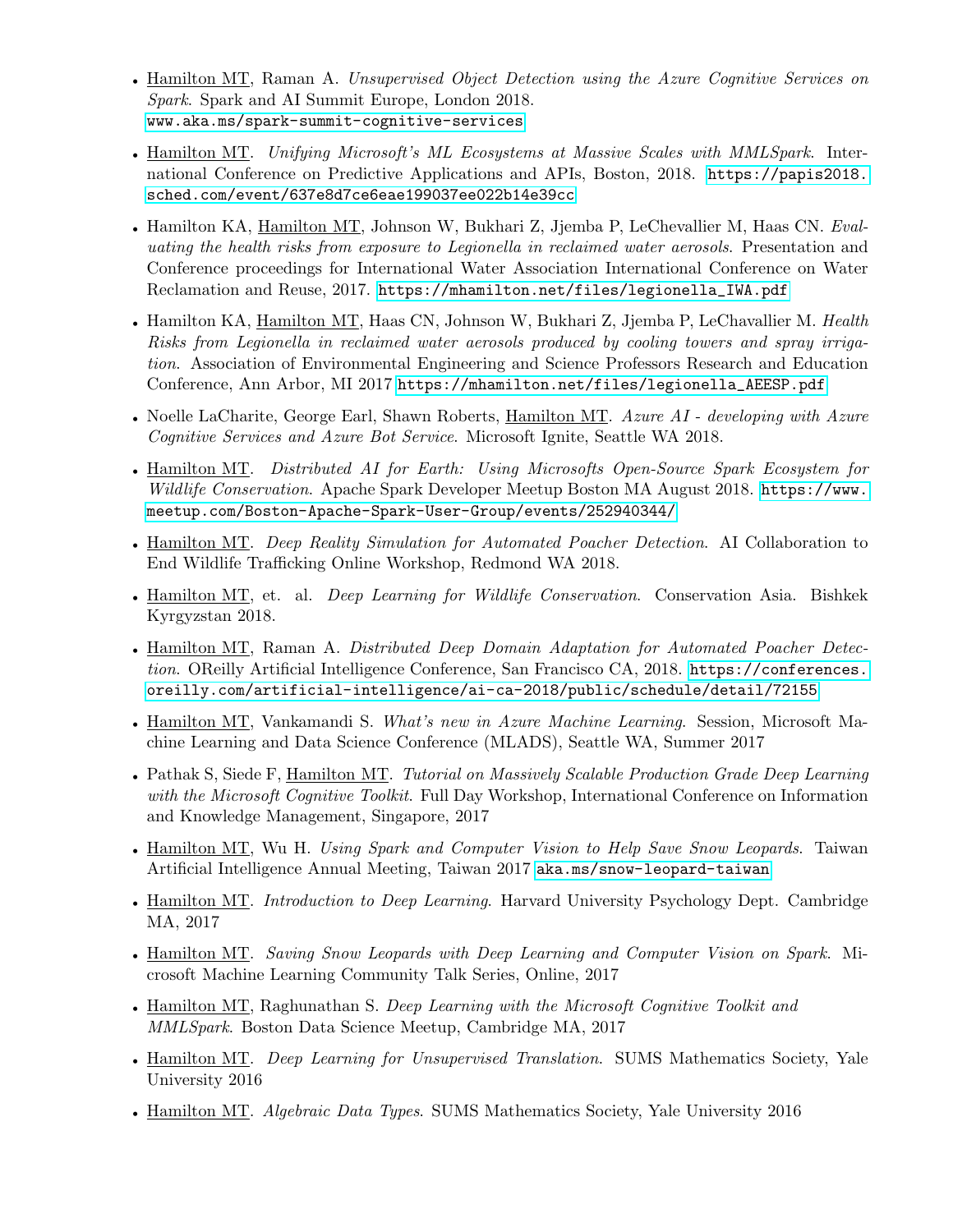• Hamilton MT. Categorical Biology. SUMS Mathematics Society at Yale University 2016 [https:](https://mhamilton723.github.io/files/catbio.pdf) [//mhamilton723.github.io/files/catbio.pdf](https://mhamilton723.github.io/files/catbio.pdf)

#### TECHNICAL REPORTS

- Hamilton MT, Raghunathan S., Matiach I., Schonhoffer A., Raman A., Barzilay E., Thigpen M., Rajendran K., Mahajan J.S., Cochrane C., and Eswaran A. *MMLSpark: Unifying Machine* Learning Ecosystems at Massive Scales. 2020. <https://arxiv.org/abs/1810.08744>
- Hamilton MT. Semi-supervised translation using MMD networks. [https://arxiv.org/abs/](https://arxiv.org/abs/1810.11906) [1810.11906](https://arxiv.org/abs/1810.11906)
- Hamilton MT, Rabe F, Kohlhase M, Zuckerman G. Automated theorem proving in the module system for mathematical theories. Accepted as a thesis for the B.S. in Mathematics and Physics, 2016, <https://mhamilton.net/files/thesis.pdf>
- Hamilton MT. Category Theory and the Curry-Howard-Lambek Correspondence. 2016, [https:](https://mhamilton.net/files/chl.pdf) [//mhamilton.net/files/chl.pdf](https://mhamilton.net/files/chl.pdf)
- Hamilton MT. Representations of the Heisenberg group and reproducing kernels. 2016, [https:](https://mhamilton.net/files/hkernel.pdf) [//mhamilton.net/files/hkernel.pdf](https://mhamilton.net/files/hkernel.pdf)
- Hamilton MT. A General Tool for Learning-Algorithm Optimization and Comparison. 2015, <https://mhamilton.net/files/meta.pdf>
- Hamilton MT. pyTrading: A Framework for the Creation and Analysis of Automated Trading Strategies. 2016, <https://mhamilton.net/files/pytrading.pdf>

#### BLOGS AND NEWS

- Gordon R. Algorithm finds hidden connections between paintings at the Met MIT News, 2020. Follow up articles in Smithsonian Magazine, Interesting Engineering, Communications of the ACM, MIT News, Yahoo News, TechRepublic, Engadget, The Times (UK), ZDnet, DesignBoom, Computer Hoy (Spanish), ArtNet, Wevolver and others.
- Hamilton MT, Huizinga G. MMLSpark: Empowering AI for Good with Mark Hamilton Microsoft Research Podcast, 2019, aka.[ms/ai-for-good-podcast](aka.ms/ai-for-good-podcast)
- Hamilton MT, et. al. Deep Learning Without Labels. Microsoft Machine Learning Blog 2018. https://blogs.technet.microsoft.[com/machinelearning/2018/10/03/deep-learning](https://blogs.technet.microsoft.com/machinelearning/2018/10/03/deep-learning-without-labels/)[without-labels/](https://blogs.technet.microsoft.com/machinelearning/2018/10/03/deep-learning-without-labels/)
- Stiffler L. Microsoft says AI is finally ready for broader use to help solve Earths environmental woes. GeekWire 2018. https://www.geekwire.[com/2018/microsoft-says-ai-finally-ready](https://www.geekwire.com/2018/microsoft-says-ai-finally-ready-broader-use-help-solve-earths-environmental-woes/)[broader-use-help-solve-earths-environmental-woes/](https://www.geekwire.com/2018/microsoft-says-ai-finally-ready-broader-use-help-solve-earths-environmental-woes/)
- Ho V. How snow leopard selfies and AI can help save the species from extinction. Microsoft Transform Features Article, 2018. https://news.microsoft.[com/transform/snow-leopard-selfies](https://news.microsoft.com/transform/snow-leopard-selfies-ai-save-species/)[ai-save-species/](https://news.microsoft.com/transform/snow-leopard-selfies-ai-save-species/)
- Hamilton MT, Astala R. Saving snow leopards with deep learning and computer vision on Spark. Microsoft Customer Stories, 2018 [https://customers](https://customers.microsoft.com/en-us/story/snow-leopard-trust-nonprofit-azure).microsoft.com/en-us/story/ [snow-leopard-trust-nonprofit-azure](https://customers.microsoft.com/en-us/story/snow-leopard-trust-nonprofit-azure)
- Microsoft and Databricks *Image Data Support in Apache Spark*. Microsoft Machine Learning Blog, 2018. https://blogs.technet.microsoft.[com/machinelearning/2018/03/05/image](https://blogs.technet.microsoft.com/machinelearning/2018/03/05/image-data-support-in-apache-spark/)[data-support-in-apache-spark/](https://blogs.technet.microsoft.com/machinelearning/2018/03/05/image-data-support-in-apache-spark/)
- Smith D. Saving Snow Leopards with Artificial Intelligence. Revolution Analytics Blog, 2017 https://blog.revolutionanalytics.[com/2017/10/snow-leopards](https://blog.revolutionanalytics.com/2017/10/snow-leopards.html).html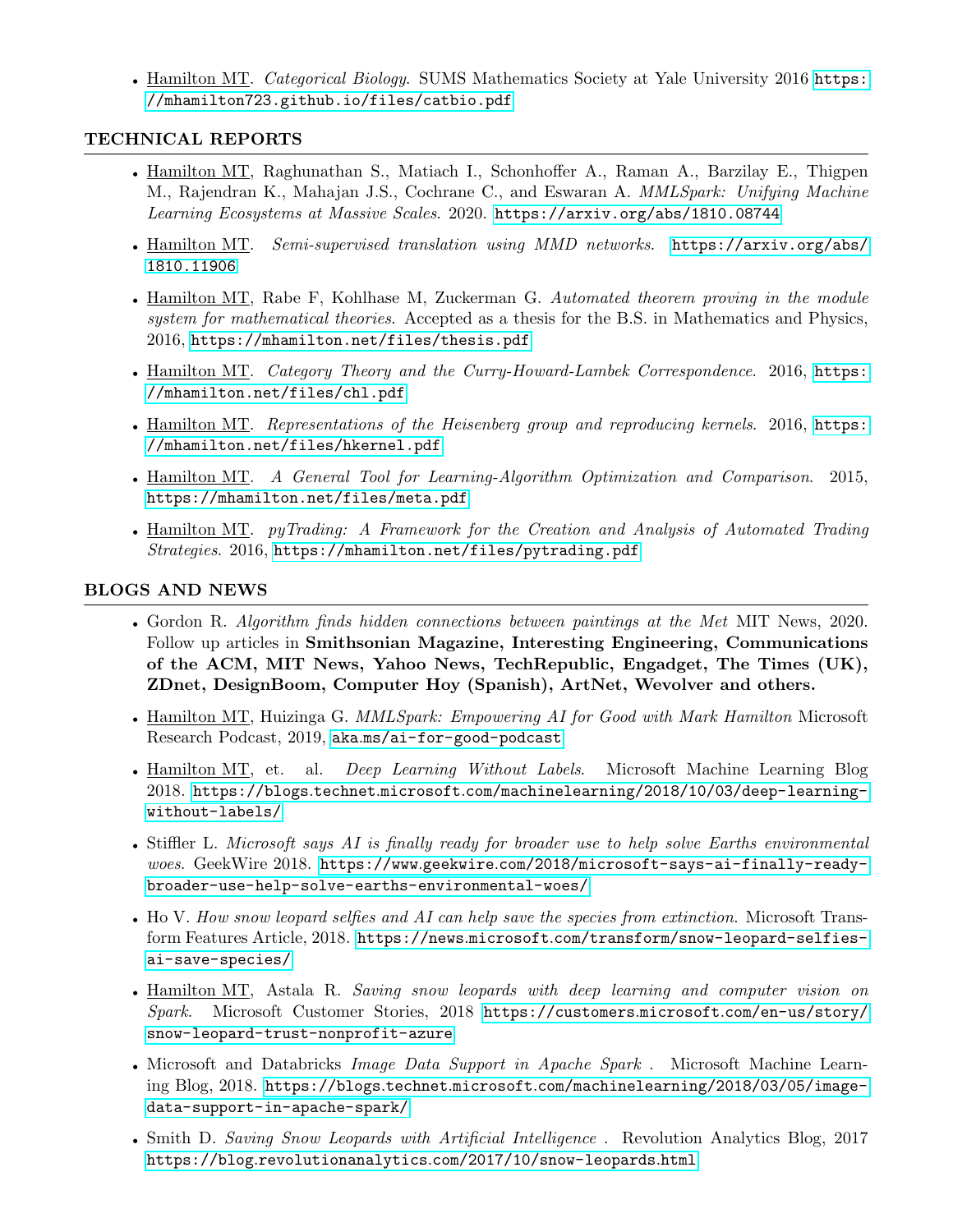• Hamilton M, Schonhoffer A. Tensorflow Serving with a GPU Kubernetes cluster on Azure. Github Gist 2017. https://gist.github.[com/mhamilton723/b1d3402b1c3ee4aeffcaf45b467eba61](https://gist.github.com/mhamilton723/b1d3402b1c3ee4aeffcaf45b467eba61)

#### LANGUAGES, SOFTWARE

#### Languages

- Scientific: Python, R, Matlab, Mathematica
- Functional and Object Oriented: Scala, Java, C#
- Scripting: Bash, CMD, Powershell
- Web: Javascript, HTML, CSS
- Native:  $C_{++}$ , C

#### Software

- Deep Learning: Tensorflow, PyTorch, Horovod, Keras, Theano, CNTK, PyBrain, Matlab Deep Learning Toolbox
- Distributed Computing: Spark, Kubernetes, Azure Databricks, CosmosDB, HDInsight, TORQUE, Azure Blob, Azure Data Lake, Virtual Kubelet, Azure Container Instances
- Probabilistic Programming: pyMC2/3, MC2D, Edward, Infer.NET
- Machine Learning and Scientific Computing: Scikit-Learn, SparkML, NLTK, Azure Cognitive Services, Numpy, Pandas, Lephare
- DevOps: Docker, Intellij, PyCharm, Git, SSH, MobaXTerm, RDP, pypi, Web Serving, Web Clients, Helm, SWIG, JNI, Putty, Azure Pipelines, SBT, maven, Sockets, HTTP, Container Registries, Helm Repos, Vagrant, Visual Studio
- Publishing: LAT<sub>E</sub>X, Overleaf, EndNote, WebFlow, GIMP, InkScape

#### RELEVANT COURSEWORK

| Machine Learning           | Statistics             | Linear Algebra                    |
|----------------------------|------------------------|-----------------------------------|
| Computer Vision            | Information Theory     | Distributed Systems               |
| Automated Decision Systems | Neural Networks        | Probabilistic Graphical Models    |
| Vector Analysis            | Abstract Algebra       | Real Analysis                     |
| Complex Analysis           | Multivariable Calculus | Complex Systems                   |
| Classical Physics          | Quantum Physics        | Particle Physics and Field Theory |

#### RECENT AWARDS

| 2020 | Winner $(\$100k)$            | Systems That Learn Fellowship                            |
|------|------------------------------|----------------------------------------------------------|
| 2019 | Distinguished Speaker        | <b>IEEE High Performance Extreme Computing</b>           |
| 2019 | Editors Choice Article       | American Chemical Society                                |
| 2019 | Cover Article                | Environmental Science and Technology                     |
| 2019 | Honorable Mention            | Granovetter Award for Best Article in Economic Sociology |
| 2018 | <b>Featured Presentation</b> | Microsoft AI for Earth Summit                            |
| 2016 | Winner                       | Howard L. Schultz Prize for Experimental Physics         |
| 2015 | Winner                       | Yale College Science and QR Center Intl. Fellowship      |
| 2015 | Winner                       | Pierson College Richter Fellowship                       |
| 2015 | Four Time Winner             | Sons of Norway Scholarship                               |
| 2015 | Four Time Winner             | Ace Architecture and Engineering Scholarship             |
| 2014 | Two Time Winner              | Yale University Tetelman Fellowship                      |
| 2014 | Winner                       | Yale University Science Scholars Fellowship              |
|      |                              |                                                          |